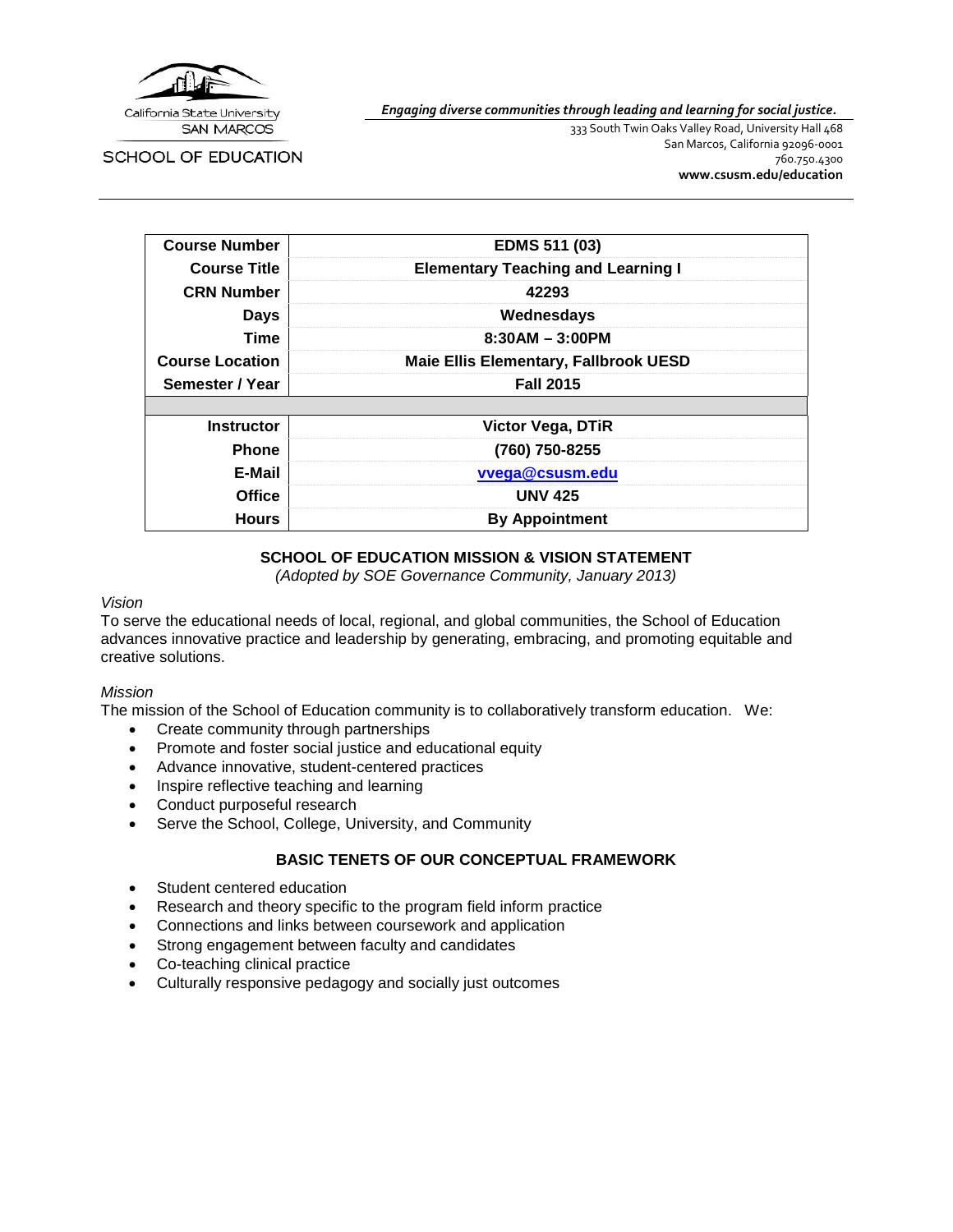# **TABLE OF CONTENTS**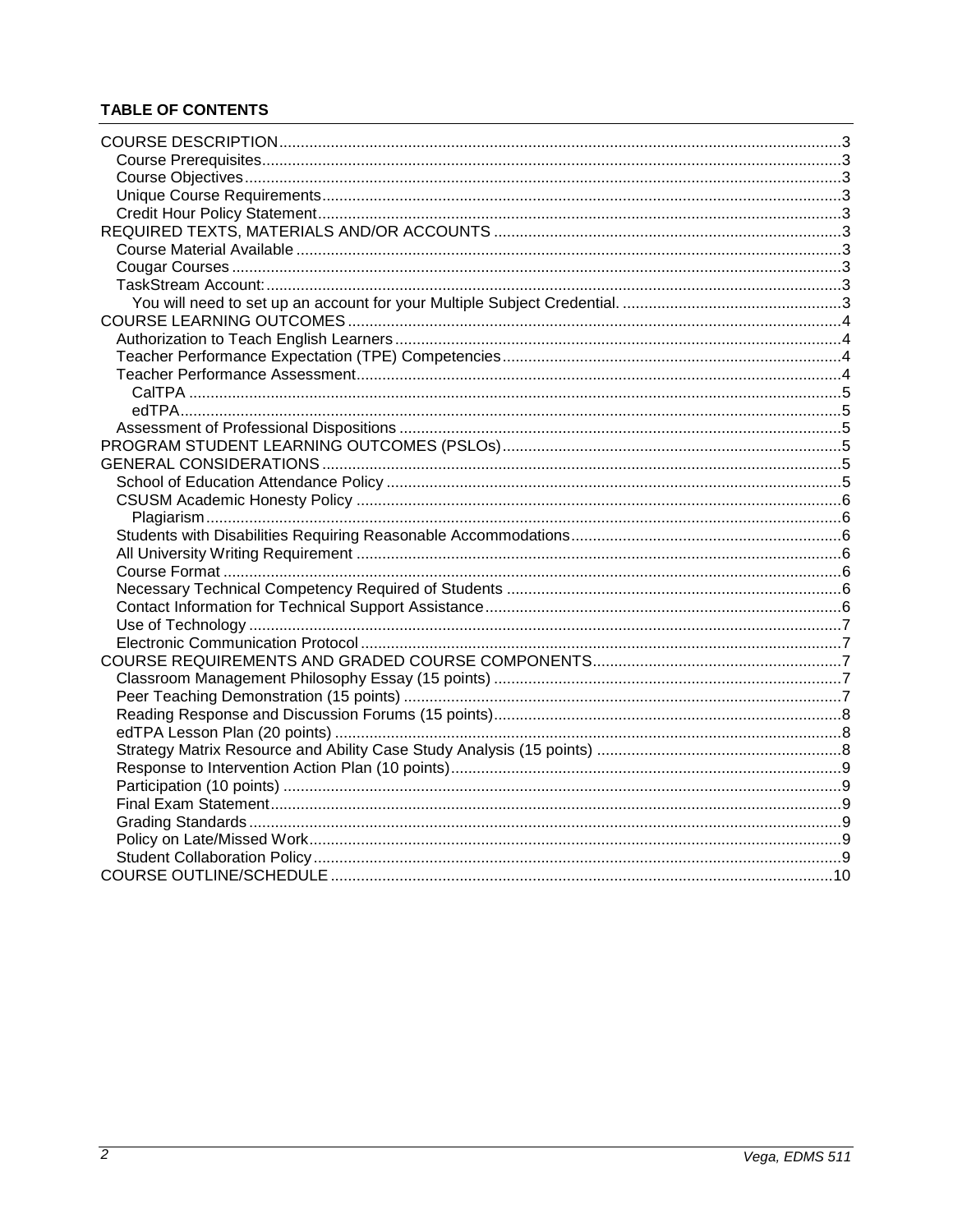## **COURSE DESCRIPTION**

<span id="page-2-0"></span>Focuses on developing a preliminary understanding of learning theory and instructional practice in technology-integrated and inclusive elementary classrooms. (*See catalog for additional details*.)

### <span id="page-2-1"></span>**Course Prerequisites**

Admission to the Multiple Subject/CLAD Teacher Credential Program

### <span id="page-2-2"></span>**Course Objectives**

The purposes of this course are threefold:

- Expand pre-service candidates knowledge about general learning theories and experiences with a range of pedagogical practices;
- Enhance pre-service candidates' awareness of the multiple perspectives and learning styles that exist in diverse classrooms and other education-related settings;
- Provide a safe environment for pre-service candidates' discussion of, and experimentation with, a variety of techniques and methods of instruction.

### <span id="page-2-3"></span>**Unique Course Requirements**

This course requires participation in public schools and other education-related contexts. This course is designed to:

- Extend pre-service candidates' understandings about numerous philosophies of teaching and learning;
- Inform pre-service candidates about key concepts and procedures as they relate to English Learners and students with special education labels;
- Encourage further infusion of technology into curriculums.

### <span id="page-2-4"></span>**Credit Hour Policy Statement**

This course is delivered in a face-to-face instruction. Students are expected to spend a minimum of two hours outside of the classroom each week for each unit of credit engaged in learning. For courses with a "lecture" mode of instruction over an entire semester, each unit of credit corresponds to an 'hour' of classtime and two hours of student learning outside of class.

## **REQUIRED TEXTS, MATERIALS AND/OR ACCOUNTS**

- <span id="page-2-5"></span>• Ruth Sidney Charney, R. S., (2002) Teaching Children to Care: Classroom Management for Ethical and Academic Growth, K-8, Revised Edition. Turner Falls, MA. Northeast Foundation for Children. ISBN-13: 978-1892989086
- O'Meara, J. (2010) Beyond Differentiated Instruction. Sage: Corwin.ISBN:9781412982030

### <span id="page-2-6"></span>**Course Material Available**

Turnbull, A. et. al. (2007) Excptional Lives: Special Education in Today's Schools (7<sup>th</sup> ed.) Upper Saddle River, NJ: Pearson, Merrill Prentice Hall. ISBN-13: 978-0132821773 available on Library Reserves.

### <span id="page-2-7"></span>**Cougar Courses**

edTPA Handbook

### <span id="page-2-8"></span>**TaskStream Account:**

<span id="page-2-9"></span>You will need to set up an account for your Multiple Subject Credential.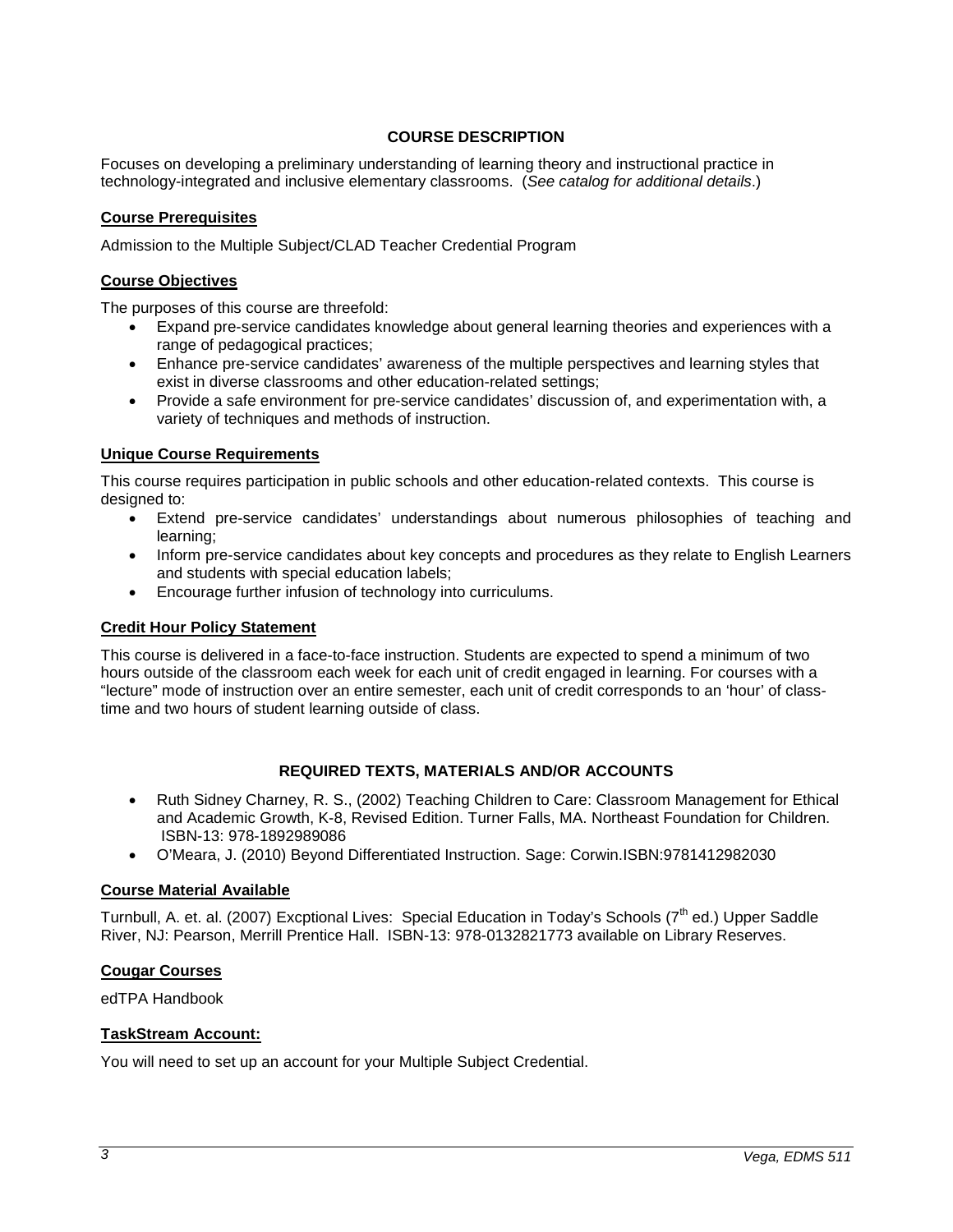## **COURSE LEARNING OUTCOMES**

<span id="page-3-0"></span>Upon successful completion of this course, students will (be able to):

- Incorporate specific strategies, teaching/instructional activities, procedures and experiences that address state-adopted academic content standards for students in order to provide a balanced and comprehensive curriculum.
- Clearly communicate instructional objectives.
- Plan instruction that is comprehensive in relation to the subject matter to be taught and in accordance with state-adopted academic content standards for students.
- Establish clear long-term and short-term goals for student learning, based on state and local standards for student achievement as well as on students' current levels of achievement.
- Design academic activities that suit the attention span of young learners.
- Make special plans for students who require extra help in exercising self-control among their peers or who have exceptional needs or abilities.
- Design learning activities to extend students' concrete thinking and foster abstract reasoning and problem-solving skills.
- Support students' taking of intellectual risks such as sharing ideas that may include errors.
- Distinguish between misbehavior and over-enthusiasm, and they respond appropriately to students who are testing limits and students who alternatively assume and reject responsibility.
- Develop learning strategies to cope with increasingly challenging academic curriculum.
- Develop clear expectations for academic and social behavior.
- write a student discipline plan.
- Allocate instructional time to maximize student achievement in relation to state-adopted academic content standards for students, instructional goals and scheduled academic tasks.

### <span id="page-3-1"></span>**Authorization to Teach English Learners**

This credential program has been specifically designed to prepare teachers for the diversity of languages often encountered in California public school classrooms. The authorization to teach English learners is met through the infusion of content and experiences within the credential program, as well as additional coursework. Candidates successfully completing this program receive a credential with authorization to teach English learners. *(Approved by CCTC in SB 2042 Program Standards, August 02)*

## <span id="page-3-2"></span>**Teacher Performance Expectation (TPE) Competencies**

The course objectives, assignments, and assessments have been aligned with the CTC standards for Multiple Subjects Credential. This course is designed to help teachers seeking a California teaching credential to develop the skills, knowledge, and attitudes necessary to assist schools and district in implementing effective programs for all students. The successful candidate will be able to merge theory and practice in order to realize a comprehensive and extensive educational program for all students. You will be required to formally address the following TPEs in this course:

- TPE 4: Making Content Accessible
- TPE 5 Student Engagement<br>TPE 6: Developmentally Appr
- Developmentally Appropriate Practices in K-8 and Special Education
- TPE 9: Instructional Planning
- TPE 11: Social Environment

## <span id="page-3-3"></span>**Teacher Performance Assessment**

Beginning July 1, 2008 all California credential candidates must successfully complete a state-approved Teacher Performance Assessment (TPA), as part of the credential program of preparation. During the 2015- 16 academic year the CSUSM credential programs will use either the CalTPA (California Teacher Performance Assessment) or the edTPA (Educative Teacher Performance Assessment).

Check with your program coordinator to determine which assessment is used for your credential program.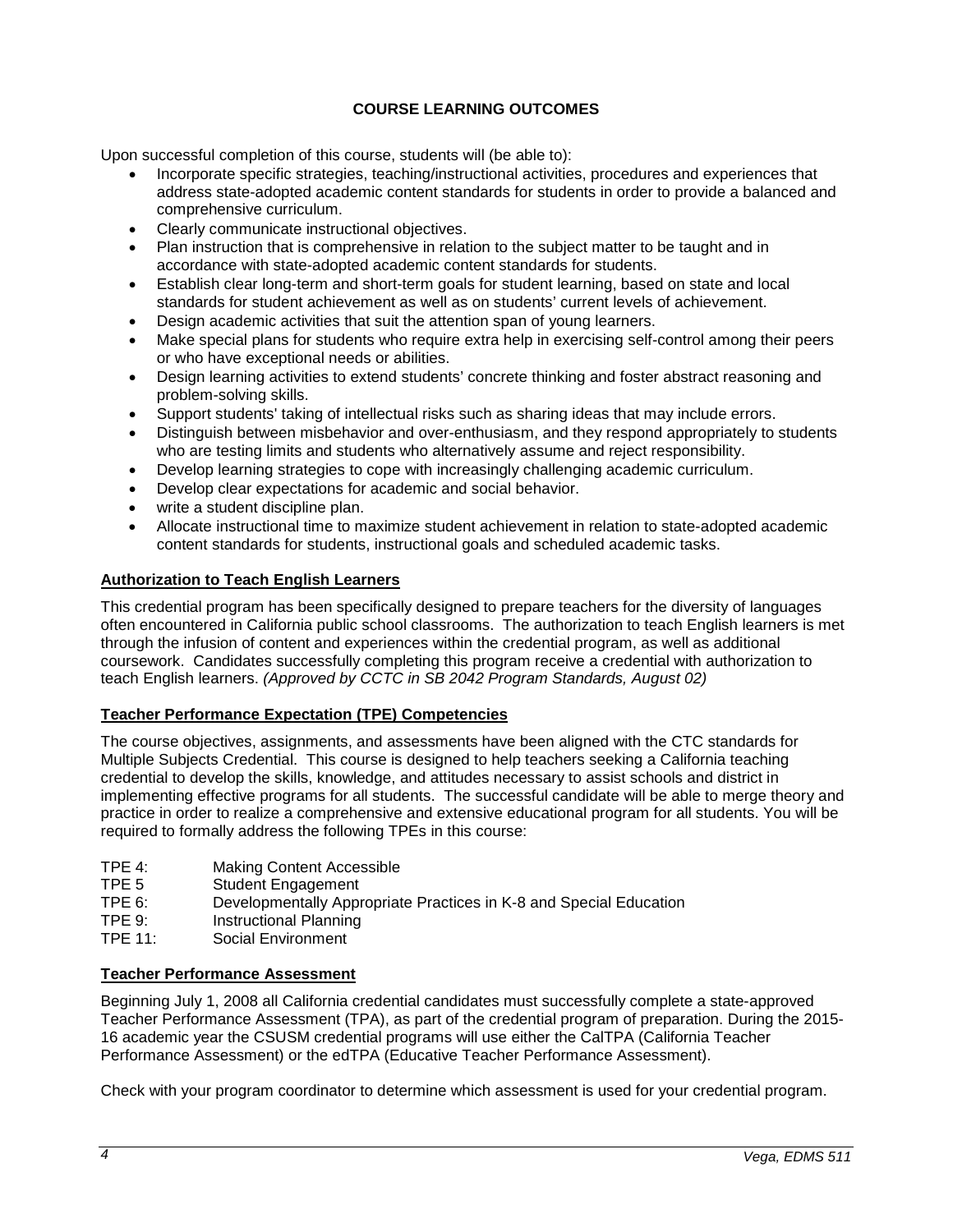## <span id="page-4-0"></span>**CalTPA**

To assist with your successful completion of the CalTPA, a series of informational seminars are offered over the course of the program. TPA related questions and logistical concerns are to be addressed during the seminars. Your attendance to TPA seminars will greatly contribute to your success on the assessment. The CalTPA Candidate Handbook, TPA seminar schedule, and other TPA support materials may be found on the SOE website:

<http://www.csusm.edu/education/CalTPA/ProgramMaterialsTPA.html>

### <span id="page-4-1"></span>**edTPA**

Beginning in fall 2015, for newly entering initial candidates, the CSUSM assessment system is the edTPA. To assist with your successful completion of the edTPA, a capstone class is part of your curriculum. In this class edTPA related questions and logistical concerns are addressed. Additional support materials are available on the edTPA website: [http://www.edtpa.com/PageView.aspx?f=GEN\\_Candidates.html](http://www.edtpa.com/PageView.aspx?f=GEN_Candidates.html)

Additionally, to support your success in your credential program and with TPA, SOE classes use common pedagogical language, lesson plans (lesson designs), and unit plans (unit designs).

### <span id="page-4-2"></span>**Assessment of Professional Dispositions**

Assessing a candidate's dispositions within a professional preparation program is recognition that teaching and working with learners of all ages requires not only specific content knowledge and pedagogical skills, but positive attitudes about multiple dimensions of the profession. The School of Education has identified six dispositions – social justice and equity, collaboration, critical thinking, professional ethics, reflective teaching and learning, and life-long learning—and developed an assessment rubric. For each dispositional element, there are three levels of performance - *unacceptable*, *initial target*, and *advanced target*. The description and rubric for the three levels of performance offer measurable behaviors and examples.

The assessment is designed to provide candidates with ongoing feedback for their growth in professional dispositions and includes a self-assessment by the candidate. The dispositions and rubric are presented, explained and assessed in one or more designated courses in each program as well as in clinical practice. Based upon assessment feedback candidates will compose a reflection that becomes part of the candidate's Teaching Performance Expectation portfolio. Candidates are expected to meet the level of *initial target* during the program.

## **PROGRAM STUDENT LEARNING OUTCOMES (PSLOs)**

<span id="page-4-3"></span>[For courses identified by departments as addressing the Program Student Learning Outcomes (PSLOs) in a major offered by the department which offers the course]

The syllabus must include a list of all PSLOs that the department has determined are addressed in the course. At their own discretion, instructors may choose additionally to indicate how the CLOs are addressed in the course and how students will be expected to achieve them.

## **GENERAL CONSIDERATIONS**

## <span id="page-4-5"></span><span id="page-4-4"></span>**School of Education Attendance Policy**

Due to the dynamic and interactive nature of courses in the School of Education, all candidates (course participants) are expected to attend all classes and participate actively. At a minimum, candidates (course participants) must attend more than 80% of class time, or s/he may not receive a passing grade for the course at the discretion of the instructor. Individual instructors may adopt more stringent attendance requirements. Should the candidate (course participants) have extenuating circumstances, s/he should contact the instructor as soon as possible. *(Adopted by the COE Governance Community, December, 1997).*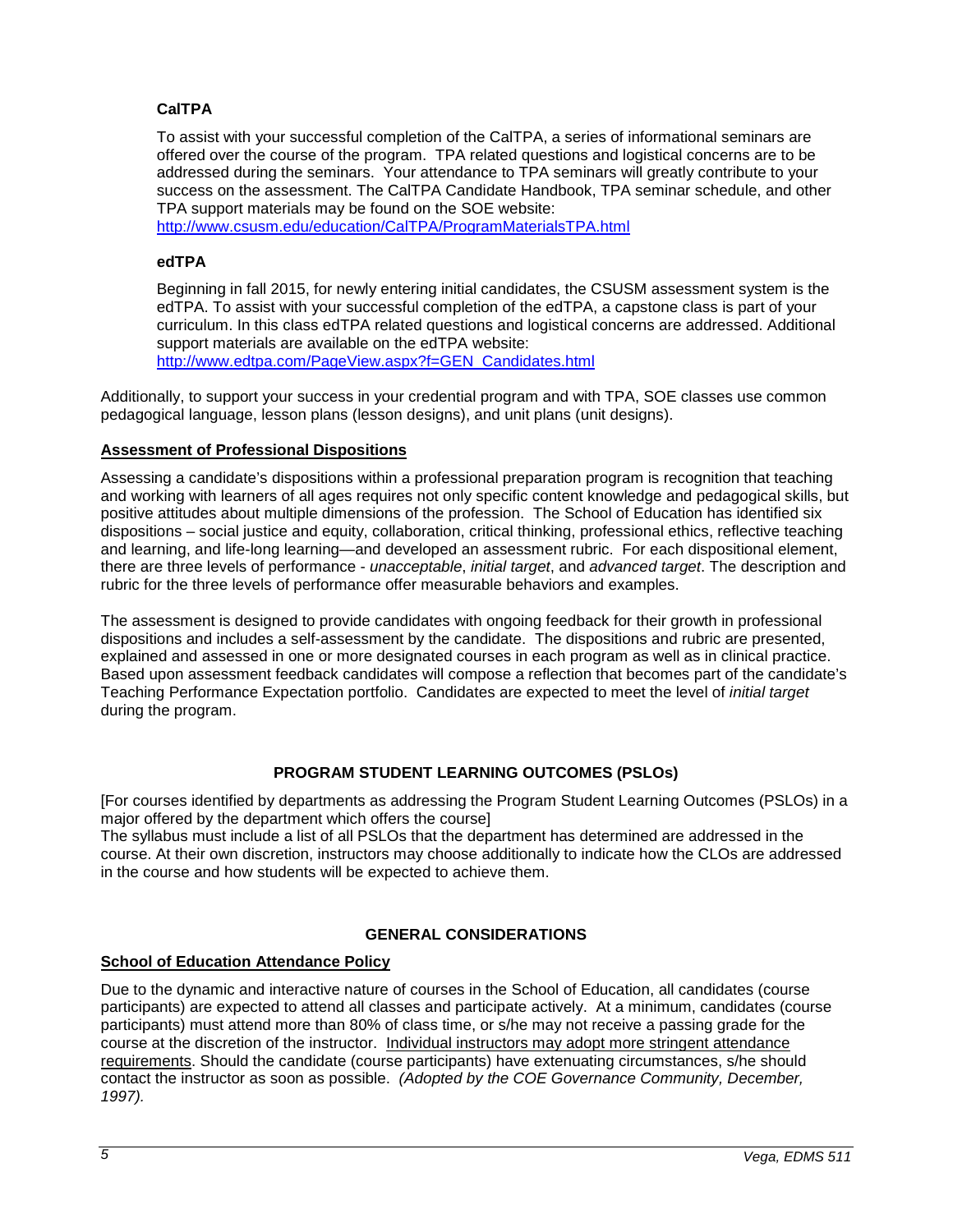## <span id="page-5-0"></span>**CSUSM Academic Honesty Policy**

Students will be expected to adhere to standards of academic honesty and integrity, as outlined in the Student Academic Honesty Policy. All assignments must be original work, clear and error-free. All ideas/material that are borrowed from other sources must have appropriate references to the original sources. Any quoted material should give credit to the source and be punctuated accordingly.

Academic Honesty and Integrity: Students are responsible for honest completion and representation of their work. Your course catalog details the ethical standards and penalties for infractions. There will be zero tolerance for infractions. If you believe there has been an infraction by someone in the class, please bring it to the instructor's attention. The instructor reserves the right to discipline any student for academic dishonesty, in accordance with the general rules and regulations of the university. Disciplinary action may include the lowering of grades and/or the assignment of a failing grade for an exam, assignment, or the class as a whole.

Incidents of Academic Dishonesty will be reported to the Dean of Students. Sanctions at the University level may include suspension or expulsion from the University. Refer to the full Academic Honesty Policy at: [http://www.csusm.edu/policies/active/documents/Academic\\_Honesty\\_Policy.html](http://www.csusm.edu/policies/active/documents/Academic_Honesty_Policy.html)

### <span id="page-5-1"></span>**Plagiarism**

As an educator, it is expected that each candidate (course participant) will do his/her own work, and contribute equally to group projects and processes. Plagiarism or cheating is unacceptable under any circumstances. If you are in doubt about whether your work is paraphrased or plagiarized see the Plagiarism Prevention for Students website [http://library.csusm.edu/plagiarism/index.html.](http://library.csusm.edu/plagiarism/index.html) If there are questions about academic honesty, please consult the University catalog.

### <span id="page-5-2"></span>**Students with Disabilities Requiring Reasonable Accommodations**

Students with disabilities who require reasonable accommodations must be approved for services by providing appropriate and recent documentation to the Office of Disabled Student Services (DSS). This office is located in Craven Hall 4300, and can be contacted by phone at (760) 750-4905, or TTY (760) 750- 4909. Students authorized by DSS to receive reasonable accommodations should meet with their instructor during office hours or, in order to ensure confidentiality, in a more private setting.

## <span id="page-5-3"></span>**All University Writing Requirement**

Statement on how the All-University Writing Requirement (850 words for a 1-unit course, 1700 words for a 2 unit course, and 2500 words for courses of 3 or more units) is satisfied in the course.

## <span id="page-5-4"></span>**Course Format**

[For courses offered in a format other than face-to-face, traditional (FT) instruction] The Online Instruction Policy lists the following alternatives to face-to-face, traditional (FT) instruction: faceto-face, online (FO); local, online (LO); remote, online (RO); or hybrid (HY).

### <span id="page-5-5"></span>**Necessary Technical Competency Required of Students**

Students must be able to navigate cougar courses, especially forums. Forums will be used in class to support lessons. Please bring a laptop or other device to each session.

### <span id="page-5-6"></span>**Contact Information for Technical Support Assistance**

For assistance with Cougar Courses please call the or email the CSUSM Help Desk.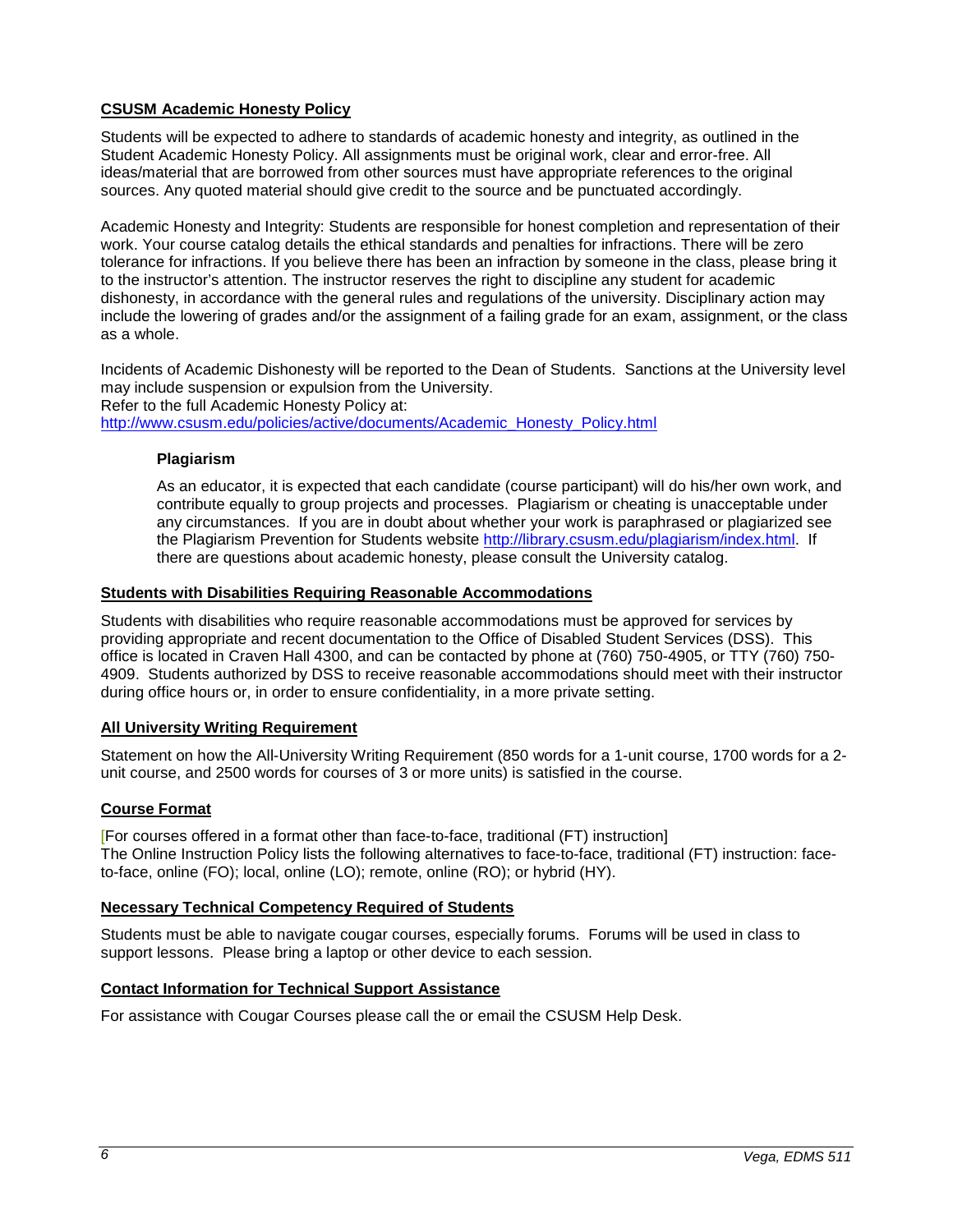## <span id="page-6-0"></span>**Use of Technology**

Candidates (Course participants) are expected to demonstrate competency in the use of various forms of technology (i.e. word processing, electronic mail, Moodle, use of the Internet, and/or multimedia presentations). Specific requirements for course assignments with regard to technology are at the discretion of the instructor. Keep a digital copy of all assignments for use in your teaching portfolio. All assignments will be submitted online, and some will be submitted in hard copy as well. Details will be given in class.

## <span id="page-6-1"></span>**Electronic Communication Protocol**

Electronic correspondence is a part of your professional interactions. If you need to contact the instructor, email is often the easiest way to do so. It is my intention to respond to all received e-mails in a timely manner. Please be reminded that e-mail and on-line discussions are a very specific form of communication, with their own nuances and etiquette. For instance, electronic messages sent in all upper case (or lower case) letters, major typos, or slang, often communicate more than the sender originally intended. With that said, please be mindful of all e-mail and on-line discussion messages you send to your colleagues, to faculty members in the School of Education, or to persons within the greater educational community. All electronic messages should be crafted with professionalism and care.

Things to consider:

- Would I say in person what this electronic message specifically says?
- How could this message be misconstrued?
- Does this message represent my highest self?
- Am I sending this electronic message to avoid a face-to-face conversation?

In addition, if there is ever a concern with an electronic message sent to you, please talk with the author in person in order to correct any confusion.

<span id="page-6-2"></span>

| Reading Response and Discussion Forums | 15 points  |
|----------------------------------------|------------|
| Peer Teaching Demonstration            | 15 points  |
| Strategy Matrix and Ability Case Study | 15 points  |
| Response to Intervention Action Plan   | 10 points  |
| edTPA Lesson Plan                      | 20 points  |
| Classroom Management Philosophy Essay  | 15 points  |
| Attendance/Participation               | 10 points  |
| <b>Total</b>                           | 100 points |

### **COURSE REQUIREMENTS AND GRADED COURSE COMPONENTS**

### <span id="page-6-3"></span>**Classroom Management Philosophy Essay (15 points)**

In this activity you will define and describe your classroom management philosophy: ideals and values. This assignment will be completed in 5 parts. Submit each part to the same assignment link in Cougar Courses on the due dates listed in the Calendar portion of this syllabus. The goal is to have a comprehensive personal essay grounded in research based practices and responsive classroom management. Your essay must demonstrate how your beliefs and ideals will translate into practice. In addition, you will write a letter of introduction to your students' parents (parent letter) summarizing your beliefs, explaining the classroom rules and your expectations for all your students for the school year.

## <span id="page-6-4"></span>**Peer Teaching Demonstration (15 points)**

Your group will be responsible for teaching your classmates the assigned material in *Teaching Children to Care* for one session of the course. You are required to facilitate a discussion and demonstrate a strategy from the assigned section. You will work in teams to prepare a 20-30 minute presentation synthesizing the information in your section. Your group will condense the information from your assigned section in such a way as to make the content accessible to your classmates. You will also demonstrate one of the responsive teaching strategies or principles from your assigned section. Create a one-page handout to share with your classmates that describes/explains the purpose of the activity, process or strategy and how to implement it.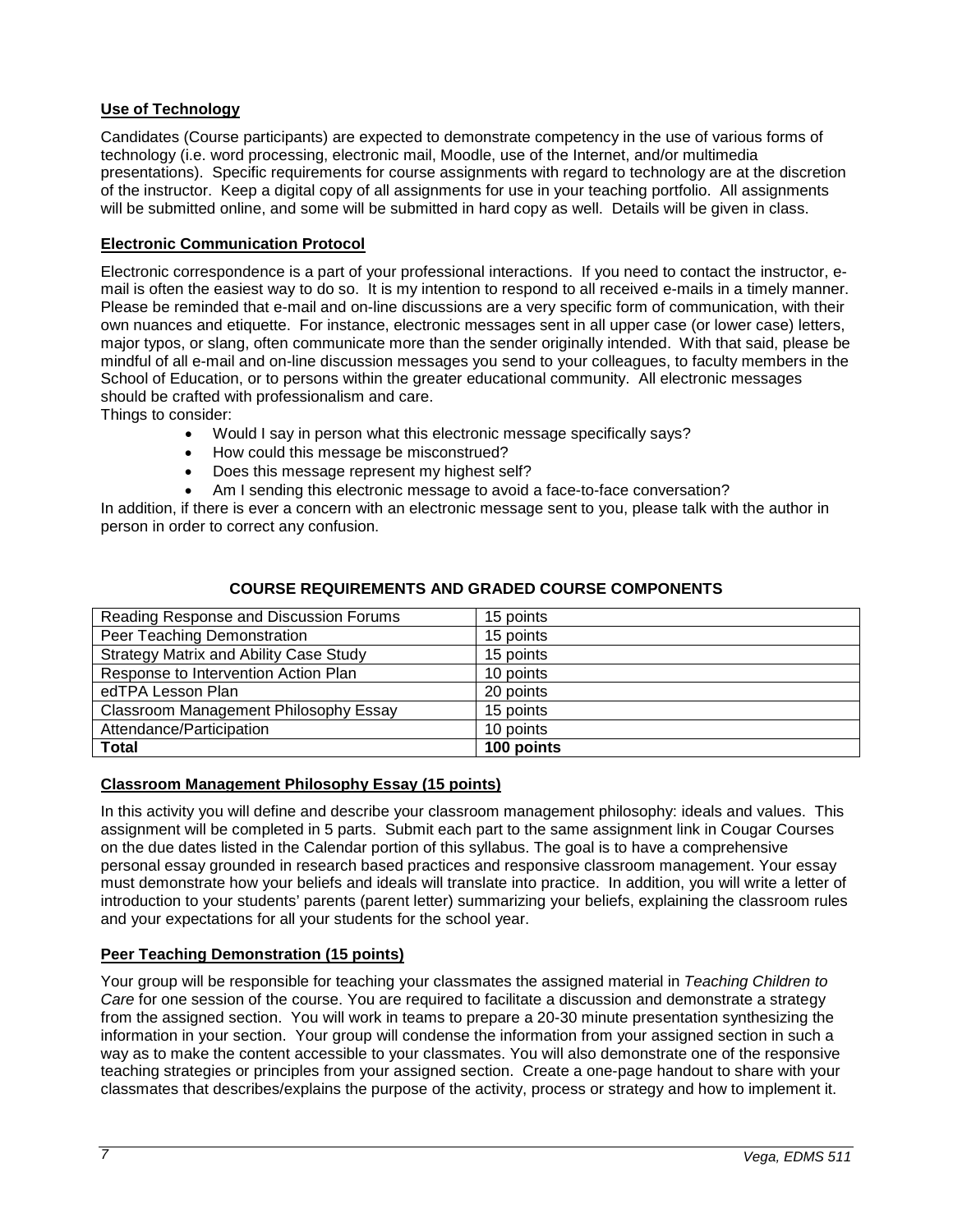You may also share additional resources found related to the topics. Submit the peer teaching statement to receive credit for this assignment.

## <span id="page-7-0"></span>**Reading Response and Discussion Forums (15 points)**

You will analyze how the O'Meara develops lesson planning over the course of the text Beyond Differentiated Instruction, including how lesson planning emerges and is shaped and refined by specific pedagogical concepts; You will provide an objective summary of the text. You will analyze how the author unfolds an analysis of instructional design, concepts of differentiation, types of knowledge and assessments and their relationship to the learner; including the order in which the points are made, how they are introduced and developed, and the connections that are drawn between them. You will do this by responding to questions/prompts in discussion forums (within the forum itself) , posting new discussions and replying to other posts. You must reply to two posts to receive full credit. Cite strong and thorough textual evidence to support your analysis of what the text says explicitly as well as inferences drawn from the text. Be prepared to discuss readings on the date they are assigned. Reflections and posts to discussion forums must be timely. Refer to the Discussion Forums Rubric in Cougar Courses for guidelines and expectations.

# <span id="page-7-1"></span>**edTPA Lesson Plan (20 points)**

This course is about putting students at the center of learning and preparing you for successful completion of the edTPA's. We will place special emphasis on Task 1: planning for instruction and assessment. as described in the Elementary Education Assessment (edTPA) Handbook.

"The purpose of edTPA Elementary Education, a nationally available performance-based assessment, is to measure novice teachers' readiness to teach both literacy and mathematics in the elementary grades. The assessment is designed with a focus on student learning and principles from research and theory. It is based on findings that successful teachers

- develop knowledge of subject matter, content standards, and subject-specific pedagogy
- develop and apply knowledge of varied students' needs
- consider research and theory about how students learn
- reflect on and analyze evidence of the effects of instruction on student learning

As a performance-based assessment, edTPA is designed to engage candidates in demonstrating their understanding of teaching and student learning in authentic ways." (Elementary Education Assessment Handbook, 2014)

The lesson plan will be completed over the course of eight weeks. During pre-planning you will build (write), revise, edit during two workshop days at the start of the eight sessions. You will also revise and edit your lesson plan throughout the eight weeks of our class as we learn about the different ways to consider instructional delivery and meeting the varied needs of students. Your work will be conducted in small groups of 3-4 students. Each student will be required to submit a completed lesson plan at the end of the eightweek class.

# <span id="page-7-2"></span>**Strategy Matrix Resource and Ability Case Study Analysis (15 points)**

This is a two-part assignment. For the Strategy Matrix Resource you will (individually or in groups) create a seven-dimension resource file in the form of a graphic organizer with each of the (13) federally recognized categories of disability. The goal is for you to be able to articulate and demonstrate understanding of learner characteristics, assessment and teaching practices, adaptations and modifications, and other needed supports for success in general education settings. The Ability Case Study Analysis requires you to take steps to modify your teaching plans to accommodate the varied learning needs you are presented with in the first few days/weeks of school. Please make both short-term (for the day or week) and longer (for the month) plans to address the needs of these students. You will be provided a template on Cougar Courses to complete your work. Completion of this assignment will require you use the ability matrix to create an action plan to address students with special needs.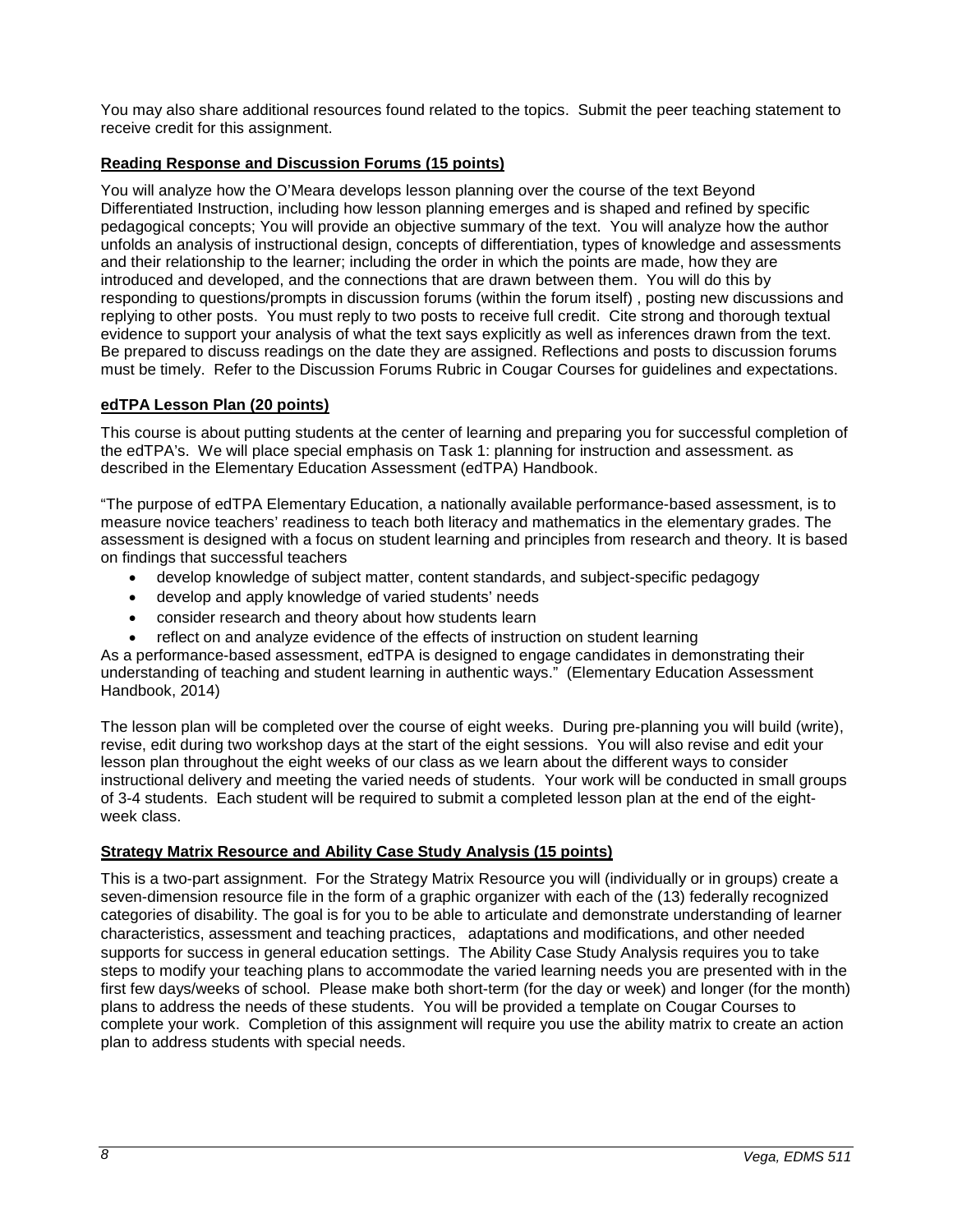## <span id="page-8-0"></span>**Response to Intervention Action Plan (10 points)**

In this assignment you will revisit the case study analysis as part of learning about Response to Intervention. The RTI process involves carefully documenting the adaptations and modifications we have tried, and the resulting impact or lack of impact on academic achievement of students. You will come up with an action plan documenting what has been tried and how it has worked. It is not enough to plan for varied learning needs, we need to follow up to be sure our interventions have been effective, and if not, try new interventions to ensure each student achieves academically to the best of their ability. You will be provided a format for completing this assignment on the Cougar Courses.

## <span id="page-8-1"></span>**Participation (10 points)**

You will be graded on your classroom participation. It is an expectation that you will behave in a professional manner. This will require that you approach your instructor, school personnel, and colleagues in a respectful manner that emphasizes problem solving. Your full attendance means you are not distracted by electronic equipment. As a rule, cell phones should be turned off or to the vibrate mode during class. Laptop computers are essential to the process of our learning; however, it is expected that all students will avoid recreational use of computers during class and that laptops will be put away at the request of the instructor. Of course, participation also includes the extent to which you participate in class discussion, how you interact with colleagues, and that you submit all discussion forums and session reflections on time.

## <span id="page-8-2"></span>**Final Exam Statement**

There will be no final exam.

## <span id="page-8-3"></span>**Grading Standards**

All students will come prepared to class; readings and homework assignments are listed on the dates on which they are due.

All required work is expected to be on time. One grade level will be deducted for each class meeting for which it is late (e.g., an "A" assignment that is submitted one class session late will be marked down to a "B"). Unless prior instructor approval is secured, assignments will not be accepted three class sessions after which they are due. Exceptions will be handled on a case-by-case basis, as determined by the instructor.

It is expected that students will proofread and edit their assignments prior to submission. Students will ensure that the text is error-free (grammar, spelling), and ideas are logically and concisely presented. The assignment's grade will be negatively affected as a result of this oversight. Each written assignment will be graded approximately 80% on content and context (detail, logic, synthesis of information, depth of analysis, etc.), and 20% on mechanics (grammar, syntax, spelling, format, uniformity of citation, etc.). All citations, where appropriate, will use American Psychological Association (APA) format. Consult American Psychological Association (APA) Manual, 5<sup>th</sup> edition for citation guidance.

Grading will also include a component of "professional demeanor." Students will conduct themselves in ways that are generally expected of those who are entering the education profession. This includes but is not limited to:

- On-time arrival to all class sessions;
- Advance preparation of readings and timely submission of assignments;
- Respectful participation in all settings (e.g., whole group, small group, in/outside of class).

### <span id="page-8-4"></span>**Policy on Late/Missed Work**

See "Grading Standards" above.

## <span id="page-8-5"></span>**Student Collaboration Policy**

Students may collaborate as indicated in the assignment description or with permission from the instructor.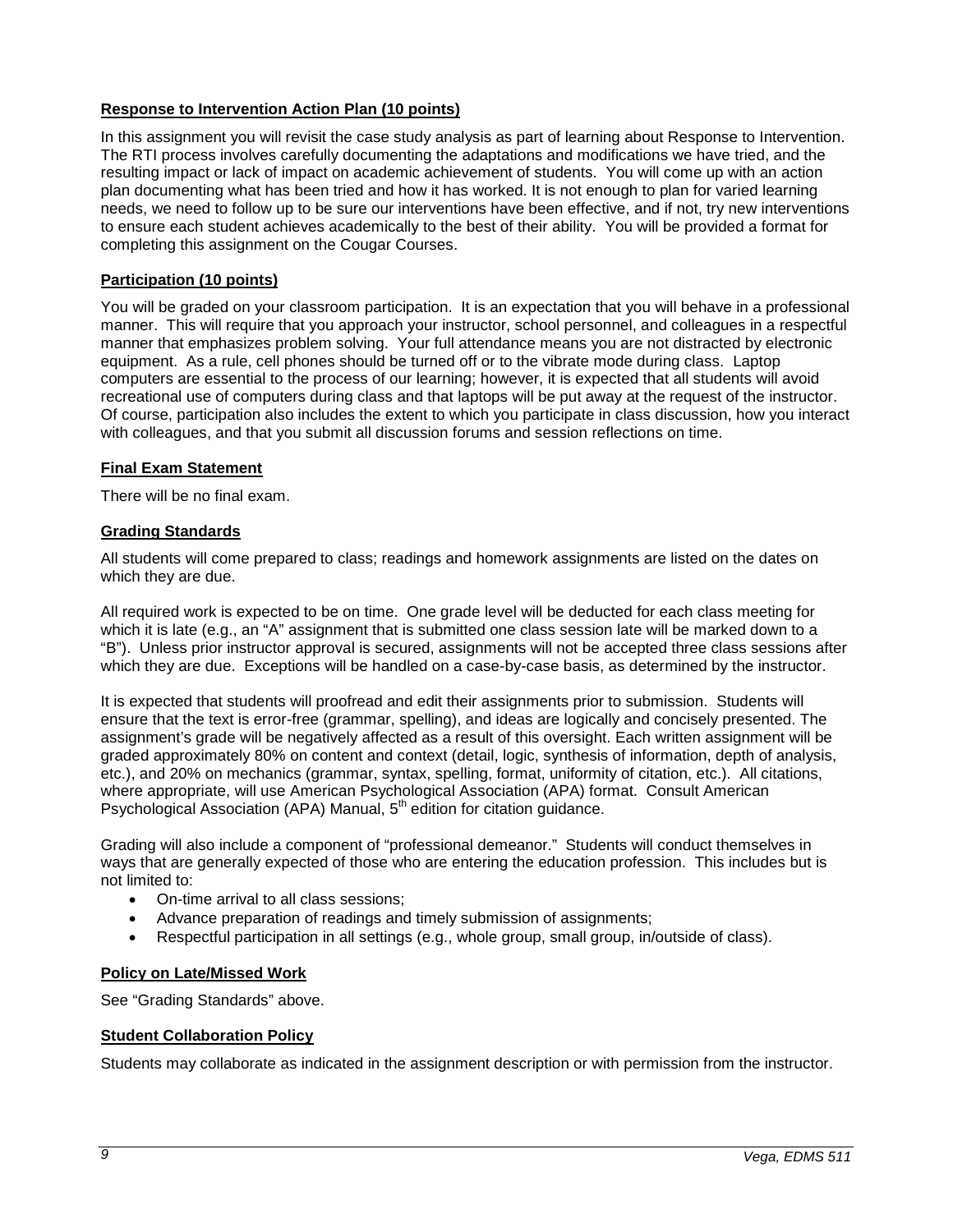# **COURSE OUTLINE/SCHEDULE**

<span id="page-9-0"></span>

| <b>Date</b>    | <b>Topic</b>                                                                                                                                                                                                                                                                                                                                 | <b>Readings &amp; Assignments Due</b>                                                                                                                                                                                                                                                                                                                                                                      |
|----------------|----------------------------------------------------------------------------------------------------------------------------------------------------------------------------------------------------------------------------------------------------------------------------------------------------------------------------------------------|------------------------------------------------------------------------------------------------------------------------------------------------------------------------------------------------------------------------------------------------------------------------------------------------------------------------------------------------------------------------------------------------------------|
| 1              | Introduction/Course Overview                                                                                                                                                                                                                                                                                                                 | Read: O'Meara introduction, Ch. 1-2 & Charney Ch.                                                                                                                                                                                                                                                                                                                                                          |
| 09//02/15      | <b>Building a Learning Community: self-</b><br>control and community, the first six weeks,<br>the 3 R's, expectations and stages.<br>edTPA Task I: Planning for Literacy                                                                                                                                                                     | $1 - 2$<br>Browse: edTPA Handbook Task 1 Rubrics.<br>Review Professional Responsibilities in edTPA<br>Handbook p. 49. Examine ELA Standards.                                                                                                                                                                                                                                                               |
|                | <b>Instruction and Assessment</b><br>Lesson Planning Workshop: Examine<br>standards and objectives to be taught.<br>Establish the conceptual understanding<br>related to standards.                                                                                                                                                          | <b>PLC Forum: Responsive Classroom&gt;&gt;Resources</b><br>for Educators>>News Articles or Blog Posts.<br>Topics: Hopes and Dreams, Morning Meetings.<br>Register for blog and subscribe to newsletter.                                                                                                                                                                                                    |
|                | Overview of Lesson Plan Design.                                                                                                                                                                                                                                                                                                              | Discussion Forum: Ch. 1 & 2. O'Meara questions.                                                                                                                                                                                                                                                                                                                                                            |
|                |                                                                                                                                                                                                                                                                                                                                              | Due in Class: Select a content standard and<br>establish the conceptual understandings. Write an<br>objective.                                                                                                                                                                                                                                                                                             |
|                |                                                                                                                                                                                                                                                                                                                                              | Due Next Class: Elementary Literacy Context for<br>Learning Information (edTPA Handbook, pp.51-53).                                                                                                                                                                                                                                                                                                        |
| $\overline{2}$ | <b>Building a Learning Community, Hopes</b>                                                                                                                                                                                                                                                                                                  | Read: O'Meara Ch. 3 & Charney Ch. 3-5                                                                                                                                                                                                                                                                                                                                                                      |
| 09/09/15       | and Dreams: Making the rules with<br>children and teaching the rules and The<br>Critical Contract: Setting individual goals for<br>the year.                                                                                                                                                                                                 | Browse: edTPA Handbook Task 2 pp. 22-30<br>Activities and strategies notebook, depth of<br>knowledge charts, differentiation strategies.                                                                                                                                                                                                                                                                   |
|                | edTPA Task 2: Instructing and<br><b>Engaging Students in Literacy Learning</b><br>Lesson Planning Workshop: Determine<br>the level of fluency needed for mastery of<br>facts and skills. Design independent<br>student activities that address facts and<br>skills and accommodations for students<br>who need support. Define the decision- | Discussion Forum: Describe the decision-making<br>process for the instruction of facts and skills<br>(O'Meara p. 29). Discuss the idea of degree of<br>fluency needed for mastery of a fact or skill. Share<br>some novel ways to accommodate students. How<br>will you support students in a achieving mastery of<br>facts and skills? How will you provide enrichment<br>for students that have mastery? |
|                | making process for differentiated<br>instruction. Select an accommodation for<br>process, product and materials and tell why<br>you selected based on your standard and<br>students. Consider and share new or<br>different ways to accommodate students.<br><b>Explain Strategy Matrix Assignment.</b>                                      | PLC Forum: Comment on a blog-post or news<br>article from Responsive Classroom in Discussion<br>Forum.                                                                                                                                                                                                                                                                                                     |
|                |                                                                                                                                                                                                                                                                                                                                              | Due in Class: Examples of enrichment<br>opportunities and accommodations for students with<br>special needs for developing fluency and accuracy<br>of facts and skills.                                                                                                                                                                                                                                    |
|                |                                                                                                                                                                                                                                                                                                                                              | <b>Peer Teaching Demonstration Section I</b><br><b>Teaching Children to Care (Group A)</b>                                                                                                                                                                                                                                                                                                                 |
|                |                                                                                                                                                                                                                                                                                                                                              | <b>Submit: Part I Classroom Management Philosophy</b>                                                                                                                                                                                                                                                                                                                                                      |
|                |                                                                                                                                                                                                                                                                                                                                              | Due next class: Share any technology or other<br>tools to provide independent practice in your PLC.                                                                                                                                                                                                                                                                                                        |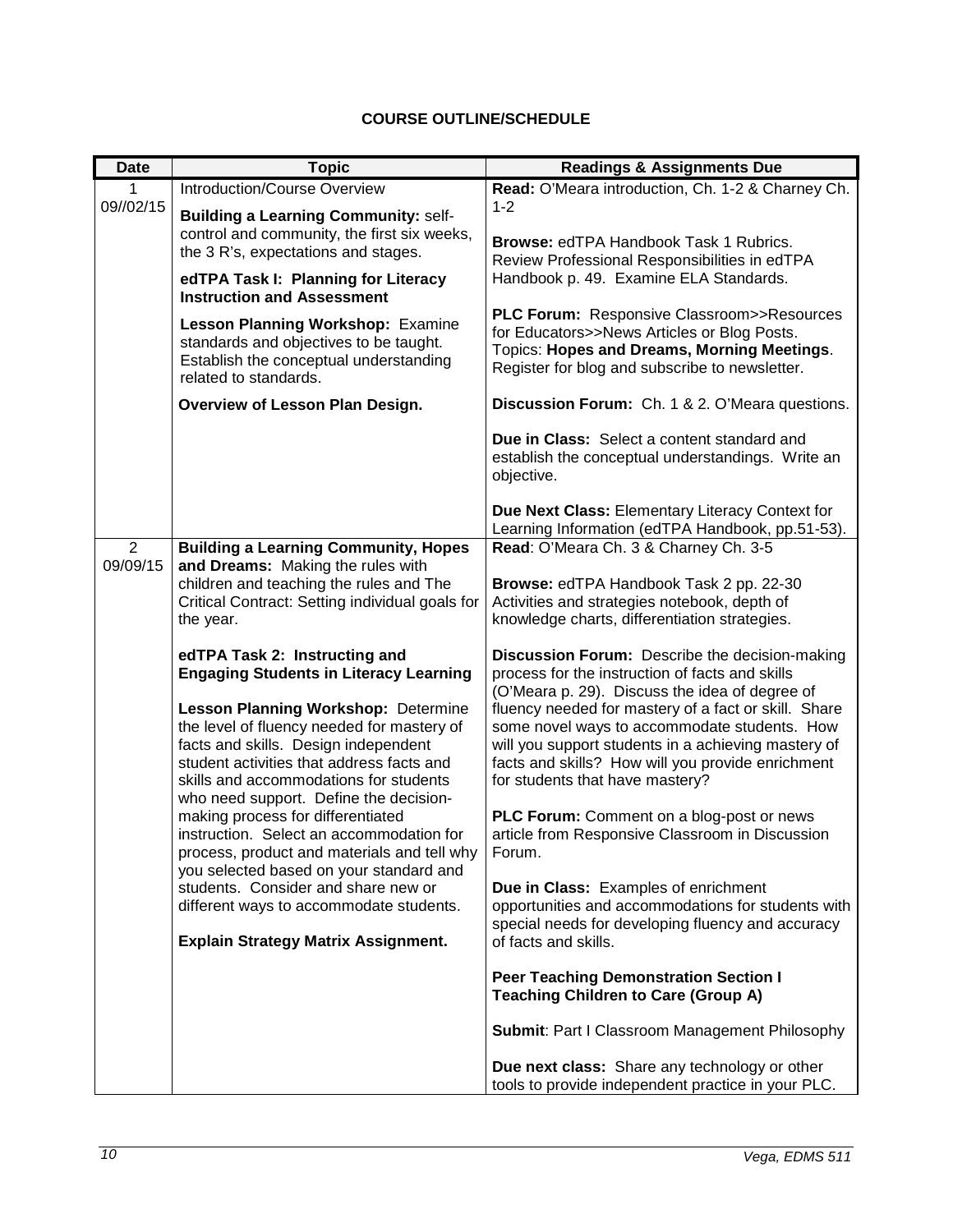| <b>Date</b>   | <b>Topic</b>                                                                                                                                                                                                                                                                                                                                                                                                                                           | <b>Readings &amp; Assignments Due</b>                                                                                                                                                                                                                                                                                                                                                                                                                                                                                                                                                                                                                   |
|---------------|--------------------------------------------------------------------------------------------------------------------------------------------------------------------------------------------------------------------------------------------------------------------------------------------------------------------------------------------------------------------------------------------------------------------------------------------------------|---------------------------------------------------------------------------------------------------------------------------------------------------------------------------------------------------------------------------------------------------------------------------------------------------------------------------------------------------------------------------------------------------------------------------------------------------------------------------------------------------------------------------------------------------------------------------------------------------------------------------------------------------------|
| 3<br>09/16/15 | Making the Community Work: Using<br>logical consequences, Time-Out, the five<br>percent and working together to support<br>the rules.<br>Lesson Planning Workshop: Pre-<br>planning: pre-assessing students'<br>knowledge of facts/skills, conceptual<br>understandings, experiences, attitudes,<br>motivations and ideas. Tools to assess the<br>whole student.<br><b>Explain Ability Case Study Assignment.</b>                                      | Read: O'Meara Ch. 4-5 & Charney Ch. 6-9<br><b>Browse: Assessment Articles: Overview of pre-</b><br>assessment, formative, and summative assessment<br>strategies.<br>PLC Forum: Comment on a blog-post or news<br>article regarding rules, consequences and the use<br>of time-outs from responsiveclassroom.org.<br>Discussion Forum: For any given standard,<br>reflect on your personal knowledge and attitudes<br>related to resources, content and students, and<br>O'Meara Ch. 4 & 5 questions.<br><b>Peer Teaching Demonstration Section II</b><br><b>Teaching Children to Care (Group B)</b><br>Submit: Part II Classroom Management Philosophy |
| 4<br>09/23/15 | The Voices of Teaching: Empowering<br>language, stress the deed not the doer,<br>and the voices of authority.<br>Lesson Planning Workshop: Instructional<br>decisions for differentiation: Determine<br>strategies for instruction at different levels<br>of cognitive processing.<br>Writing Workhop: Bring drafts of<br>Classroom Management Philosophy Essay<br>for feedback, comments and revisions.<br><b>Explain Rtl Action Plan Assignment.</b> | Read: O'Meara Ch. 6 & Charney Ch. 10-12<br><b>Browse: Differentiation Resources</b><br>PLC Forum: Responsive Classroom Blog/Article:<br>Empowering Language and clear positives.<br>Discussion Forum: Discuss the elements of the<br>unit plan that seem most natural to you and those<br>that are more challenging.<br>Due in Class: Unit (learning segment) Planning<br>Tool/Template<br><b>Peer Teaching Demonstration Section III</b><br><b>Teaching Children to Care (Group C)</b><br>Submit: Part III Classroom Management<br>Philosophy                                                                                                          |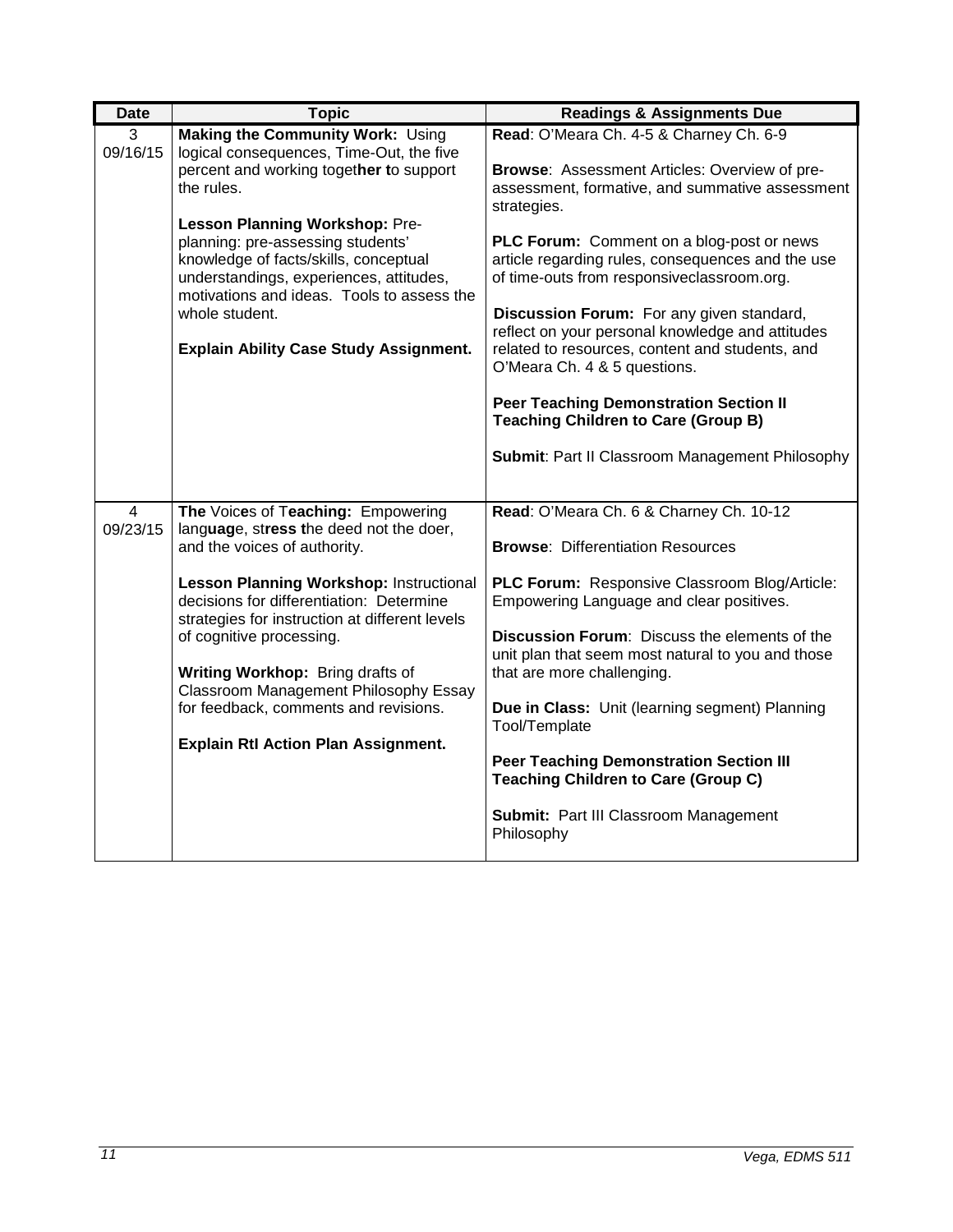| <b>Date</b>   | <b>Topic</b>                                                                                                                                                                                                                                 | <b>Readings &amp; Assignments Due</b>                                                                                                                                                                                                                                                                                                                                   |
|---------------|----------------------------------------------------------------------------------------------------------------------------------------------------------------------------------------------------------------------------------------------|-------------------------------------------------------------------------------------------------------------------------------------------------------------------------------------------------------------------------------------------------------------------------------------------------------------------------------------------------------------------------|
| 5<br>09/30/15 | <b>Strategies for Difficult Classroom</b><br><b>Behaviors: Problem-solving class</b>                                                                                                                                                         | Read: O'Meara Ch. 7 & Charney Ch. 13-15                                                                                                                                                                                                                                                                                                                                 |
|               | meetings, teachers as mirrors (social<br>conferences) and individual contracts.                                                                                                                                                              | <b>Browse:</b> Gradual Release of Responsibility article,<br>and Teaching Channel Videos.                                                                                                                                                                                                                                                                               |
|               | <b>Lesson Planning Workshop: Instructional</b><br>delivery models and determining the flow of<br>classroom activities to include whole group,<br>small group or individualized instruction.                                                  | <b>PLC Forum:</b> What are social conferences? How<br>will you address problem behaviors in your<br>classroom? Cite text or responsiveclassroom.org.                                                                                                                                                                                                                    |
|               |                                                                                                                                                                                                                                              | Discussion Forum: Read Meet Jen's Class<br>(O'Meara p. 83). Describe and analyze the flow of<br>classroom activities. Looking at the model of<br>gradual release of responsibility, are there times<br>when you can go directly form modeling to<br>independent practice? How will you determine your<br>pace and amount of support to provide at each<br>stage of GRR? |
|               |                                                                                                                                                                                                                                              | <b>Peer Teaching Demonstration Section IV</b><br><b>Teaching Children to Care (Group D)</b>                                                                                                                                                                                                                                                                             |
|               |                                                                                                                                                                                                                                              | Due in Class: GRR (on-level) Lesson Plan:<br>Instructional strategies and learning tasks (including<br>what you and the students will be doing) that<br>support diverse student needs.                                                                                                                                                                                  |
|               |                                                                                                                                                                                                                                              | Submit: Part IV Classroom Management<br>Philosophy                                                                                                                                                                                                                                                                                                                      |
| 6<br>10/07/15 | Teaching with Conviction: Teaching by<br>clear positives, individual and group<br>expectations, developing responsibility,<br>communicating our belief in children.                                                                          | Read: O'Meara Ch. 8 & Charney Ch. 16-<br>Conclusion<br><b>Browse: Rtl Article and Prezi.</b>                                                                                                                                                                                                                                                                            |
|               | <b>Lesson Planning Workshop: Formative</b><br>assessment and continuous progress<br>monitoring and tiered instruction. Elements<br>of Response to Intervention (RtI) teaching<br>strategies for working with students with<br>special needs. | PLC Forum: Using the depth of complexity chart<br>from Ch. 3, identify new ways you can provide<br>enrichment to a student who already possesses<br>advanced knowledge.                                                                                                                                                                                                 |
|               |                                                                                                                                                                                                                                              | Discussion Forum: O'Meara Ch. 8 questions on<br>Cougar Courses.                                                                                                                                                                                                                                                                                                         |
|               |                                                                                                                                                                                                                                              | Due in Class: Tiered instructional planning<br>template to include learning outcome, formative<br>assessment, and on-level activity with supports for<br>struggling learners and adjustments to increase the<br>rigor. (Example of student case study and<br>behavior.) This will be the basis for your Rtl action<br>plan.                                             |
|               |                                                                                                                                                                                                                                              | <b>Peer Teaching Demonstration Section V</b><br><b>Teaching Children to Care (Group E)</b>                                                                                                                                                                                                                                                                              |
|               |                                                                                                                                                                                                                                              | Submit: Part V Classroom Management<br>Philosophy<br><b>Ability Case Study</b>                                                                                                                                                                                                                                                                                          |